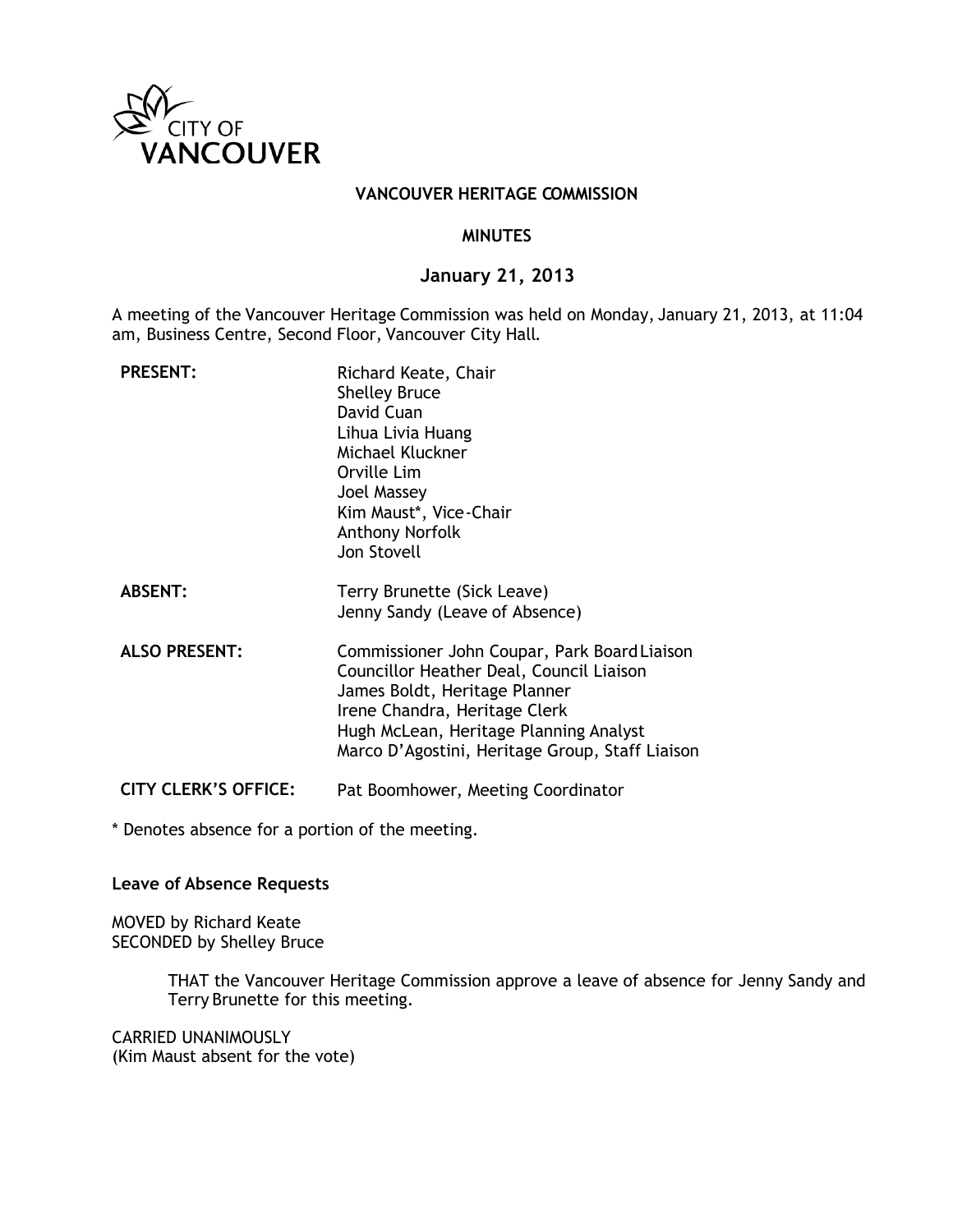## **Approval of Minutes**

MOVED by Michael Kluckner SECONDED by Orville Lim

THAT the minutes of the meeting of December 10, 2012, be approved.

CARRIED UNANIMOUSLY (Kim Maust absent for the vote)

## **1. Business Arising from the Minutes**

None.

## **2. Introduction of Commission Members**

Richard Keate welcomed new members and led roundtable introductions.

## **3. Elections and Appointments**

## **(a) Election of Chair and Vice-Chair**

The Meeting Coordinator called for nominations for the positions of Chair and Vice-Chair of the Vancouver Heritage Commission for the 2013 term. Accordingly, the following were elected by acclamation:

- Richard Keate, Chair
- Kim Maust, Vice-Chair

*\* \* \* \* \**

*At this point in the proceedings, Mr. Keate resumed as Chair.*

*\* \* \* \* \**

## **(b) Appointment of Liaisons**

MOVED by Richard Keate SECONDED by David Cuan

> THAT Kim Maust be appointed as Vancouver Heritage Commission's Liaison to the Development Permit Board.

## CARRIED UNANIMOUSLY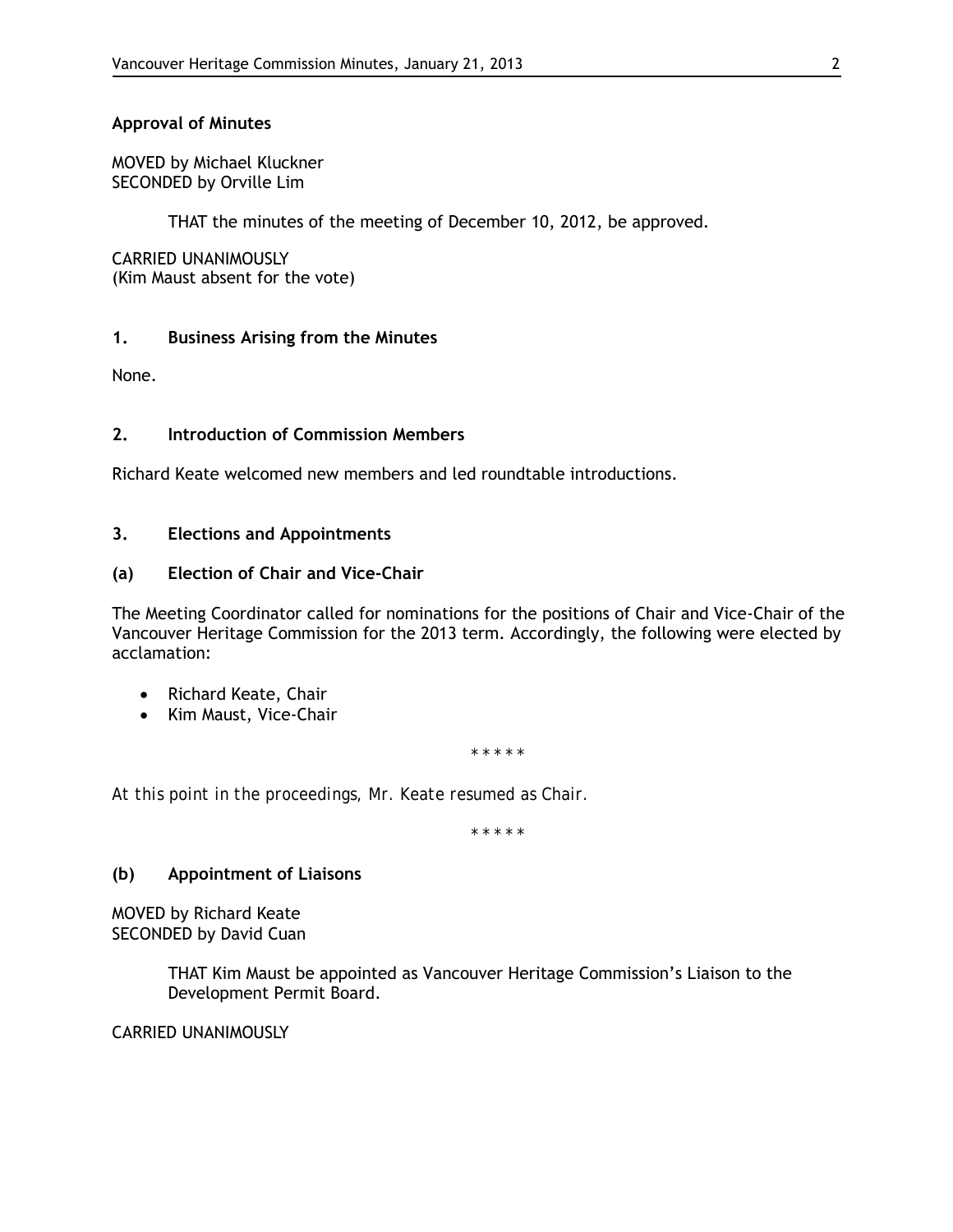## MOVED by David Cuan SECONDED by Richard Keate

THAT Michael Kluckner be appointed as Vancouver Heritage Commission's Liaison to the First Shaughnessy Advisory Design Panel.

#### CARRIED UNANIMOUSLY

The above-mentioned Liaison appointments begin immediately and end December 1, 2013.

*\* \* \* \* \**

#### *VARY AGENDA*

*At 11:18 am, the Commission agreed to vary the agenda order to deal with New Business, an update on the Waldorf Hotel, prior to item 4. The minutes are recorded in numerical order for ease for reference.* 

*\* \* \* \* \**

#### **4. Conservation Review**

- **(a) 2050 SW Marine Drive, The Wilmar Residence and the Wilmar Coach House VHR B DE416466**
- Applicant: James Evans, owner representative R.J. McCulloch, Donald Luxton & Associates Megan Faulkner, Donald Luxton & Associates Staff: James Boldt, Heritage Planner

Staff, along with Don Luxton and Tim Ankenman, Architect, provided an overview. They and other members of the applicant team responded to questions.

Issues:

- (i) Statement of Significance and Conservation Plan;
- (ii) Overall proposal and compatibility of the new infill buildings; and
- (iii) Addition of the Wilmar Coach House to the Vancouver Heritage Register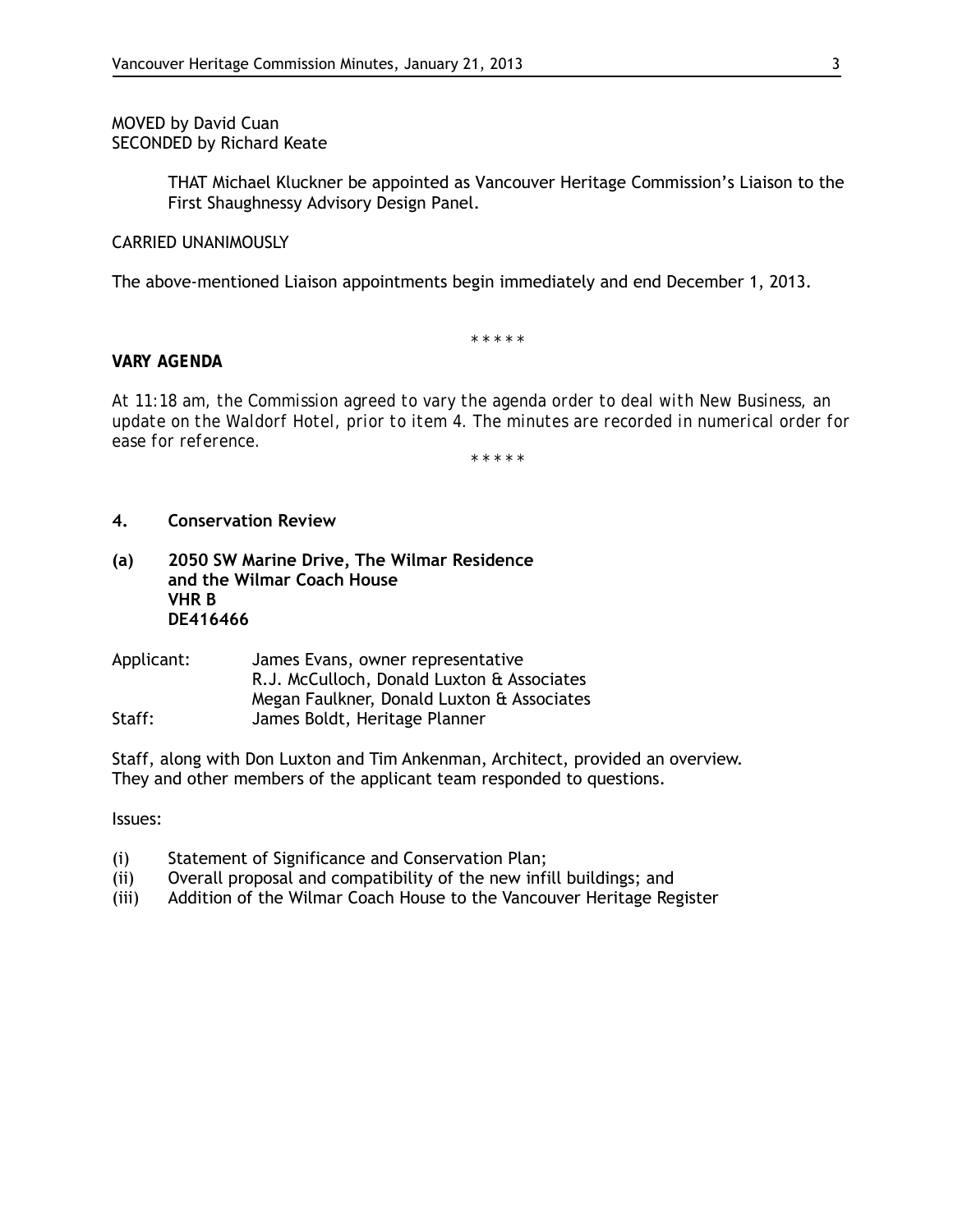MOVED by Richard Keate SECONDED by Michael Kluckner

> THAT the Vancouver Heritage Commission supports the Statement of Significance and the Conservation Plan for 2050 SW Marine Drive, the Wilmar Residence, as presented at its meeting on January 21, 2013, noting the following concerns:

The Commission asks that the Applicant reconsider using cedar instead of asphalt shingles, and that the decorative element of the two new west dormers be simplified;

FURTHER THAT the Vancouver Heritage Commission support the adding of the Wilmar Coach House to the Vancouver Heritage Register as a "B" listing.

CARRIED UNANIMOUSLY

MOVED by Kim Maust SECONDED by Jon Stovell

> THAT the Vancouver Heritage Commission support the HRA application to add infill houses to the Wilmar site (located at 2050 SW Marine Drive), noting some concern about the need for the  $5<sup>th</sup>$  house; and

FURTHER THAT the Vancouver Heritage Commission suggest that design development be employed to make four of the infill housing more distinct from the heritage buildings, and that the 5<sup>th</sup> infill house be more complementary and in keeping with the heritage buildings.

CARRIED UNANIMOUSLY

\* \* \* \* \*

*The Commission recessed at 12:30 pm and reconvened at 12:40 pm.*

\* \* \* \* \*

#### **(b) 8 West Pender - DE416362 VHR A, (M)**

| Applicant: | Soren Rasmussen Architects Inc.   |
|------------|-----------------------------------|
| Staff:     | Zlatan Jankovic, Heritage Planner |
|            | Paul Cheng, Development Planner   |

Staff provided an overview and along with the applicant, responded to questions.

Issues:

(i) Design development of the glass enclosure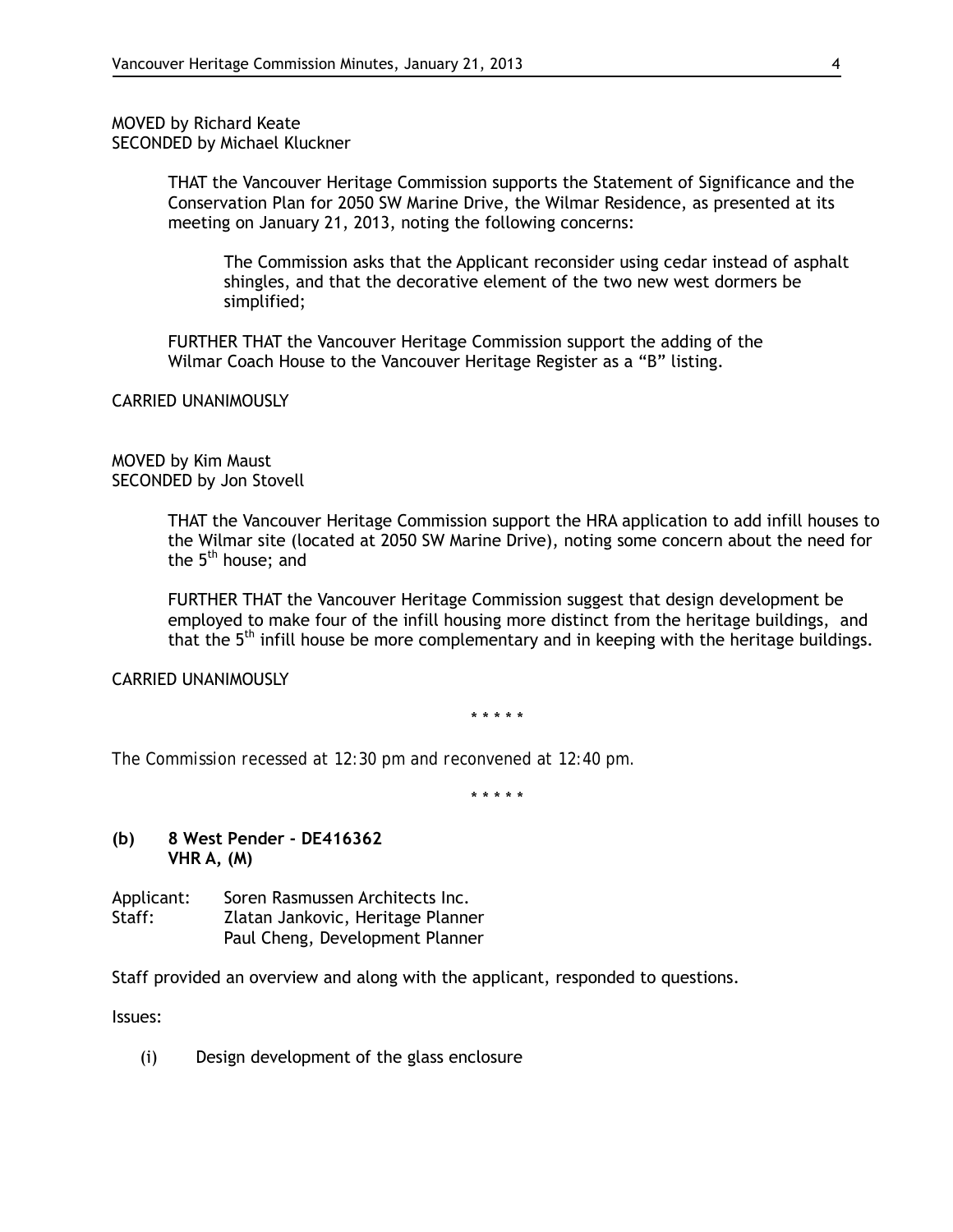#### MOVED by Jon Stovell SECONDED by Orville Lim

THAT the Vancouver Heritage Commission support the Heritage Façade Rehabilitation application and the proposed design for the glass enclosure for 8 West Pender Street, noting the following suggestions:

THAT the Applicant consider reconfiguring the angled glazing of the glass enclosure (i.e. making it a right angle) and consider the use of starfire glazing to make the glazing as clear as possible.

## CARRIED

(Michael Kluckner, Anthony Norfolk, Joel Massey, and David Cuan opposed)

## **(c) 750 Burrard Street A – Municipally Designated**

Applicants: Doug Hamming, Principal, Stantec Architecture Ltd. Samantha Steele, Design Manager, Limitedbrands Store Design & Construction Mary Langan, O'Neil Langan Architects, Design Architect for project Joe Webber, Project Manager, Limitedbrands Store Design & Construction Staff: Marco D'Agostini, Senior Heritage Planner

Staff provided an overview and along with the applicant, responded to questions.

Issues:

(i) How well do the proposed alterations respond to the character defining elements and specifically the openness/curtain wall at the street corner?

MOVED by Anthony Norfolk SECONDED by David Cuan

> THAT the Vancouver Heritage Commission does not support the application to modify the storefront elevation of 750 Burrard Street because the building's sense of transparency is a unique character-defining element that should be maintained in order to respect the building's heritage value.

## CARRIED (Richard Keate, Joel Massey, Kim Maust, and Jon Stovell opposed)

## **5. Sub-Committee Reports**

## **(a) Statement of Significance/Vancouver Heritage Register Subcommittee**

Hugh McLean, Heritage Planning Analyst, provided the SoS/VHR Subcommittee report on the meeting held December 21, 2012, regarding 4250 Atlin Street and Mole Hill.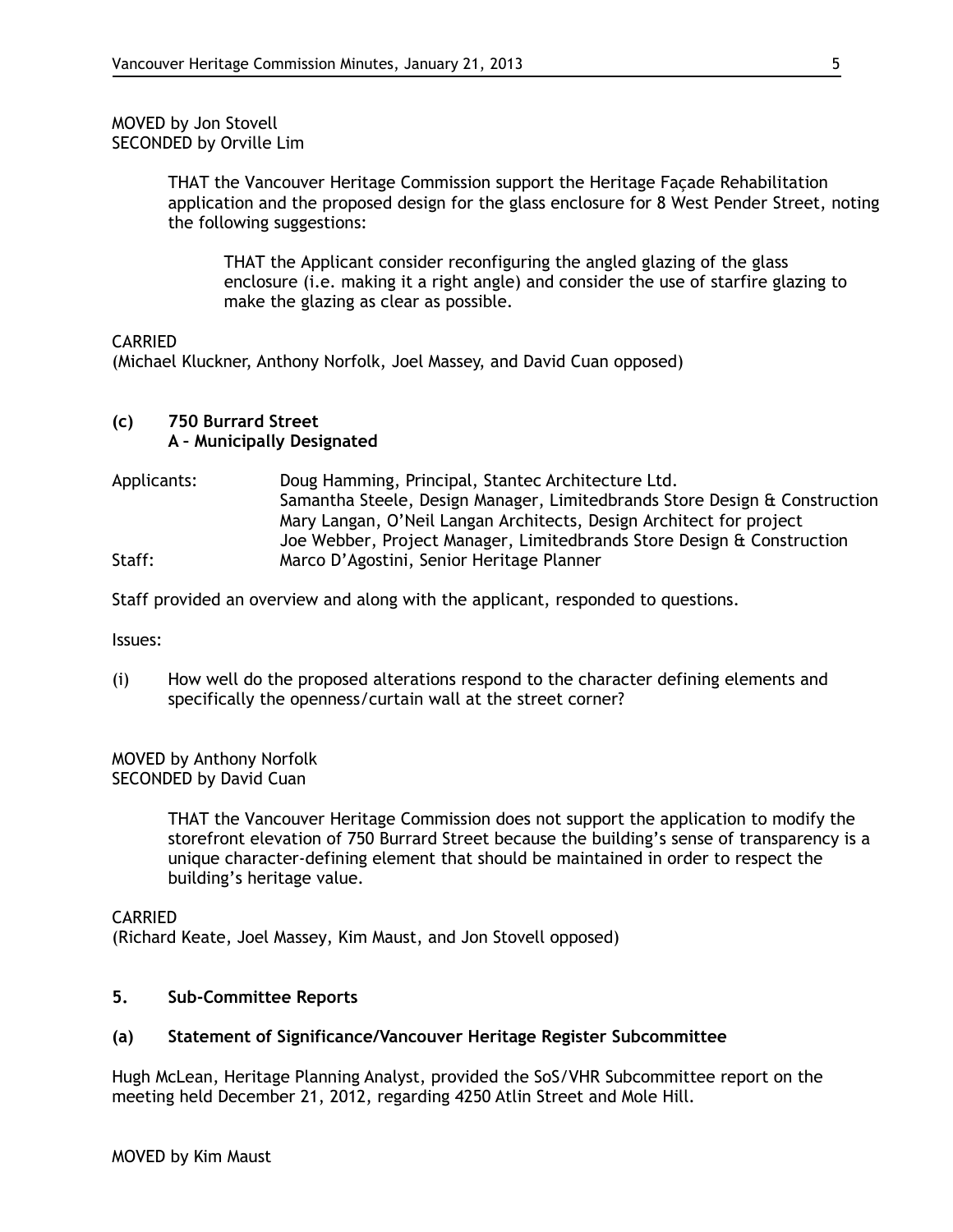#### SECONDED by Shelley Bruce

THAT the Vancouver Heritage Commission recommend the addition of the following building to the Vancouver Heritage Register, as a B-listing:

• Thompson House, 4250 Atlin Street.

#### CARRIED UNANIMOUSLY

#### **6. New Business**

#### **(a) Waldorf Hotel**

Councillor Deal reported on the Waldorf Hotel and highlighted the tools available to Council related to the project and the need for a Heritage Registry update.

#### **(b) 2128 Arbutus Street**

The Chair reported he attended an Open House regarding 2128 Arbutus Street and noted the Vancouver Heritage Registry (VHR) is out of date.

Discussion included how to address the illusion that buildings can be saved if the tools are not in place, and how to ensure private owners know what the Commission would like to see.

Richard Keate and Michael Kluckner will prepare a draft motion.

## **(c) Statement of Significance (SoS) and VHR**

In response to a question, staff noted it is typically the owner who writes the SoS. Discussion followed regarding concerns of when a building is under threat of demolition, the potential misuse of registration, and timeline for the Vancouver Heritage Registry to be upgraded. Suggestions included:

- hold a workshop to obtain feedback from Council
- ask staff to determine the cost involved to upgrade the VHR
- have a Subcommittee consider the above matters.

The Chair advised that VHC Subcommittees will be determined at the next meeting.

#### **(d) Vancouver 2013 Heritage Awards**

Staff noted nominations for the City of Vancouver 2013 Heritage Awards close on January 28, 2013.